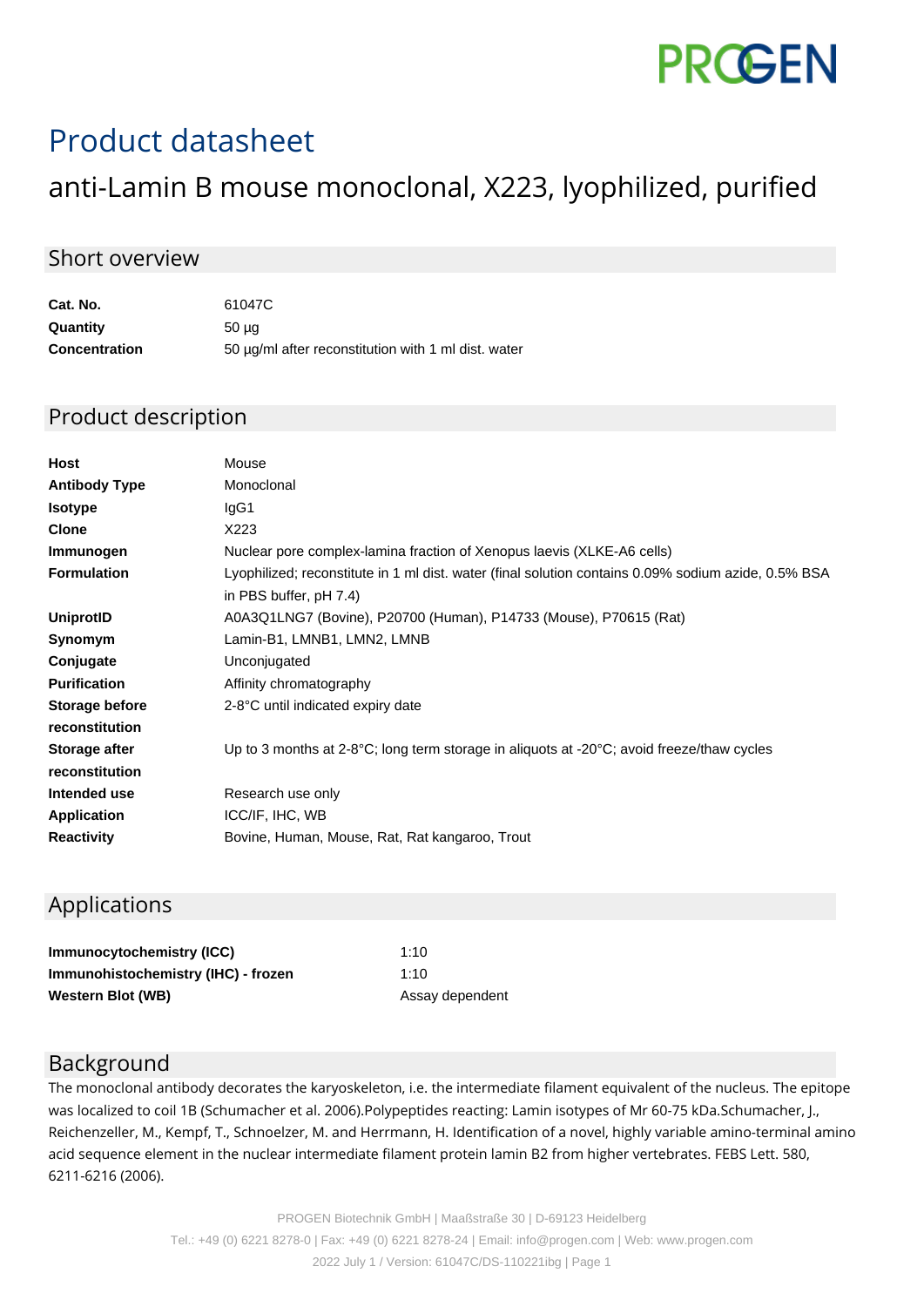### Product images



anti-Lamin B mouse monoclonal, X223, lyophilized, purified B)



Paret, C., Simon, P., et al. CXorf61 is a target for T cell based immunotherapy of triple-negative breast cancer. Oncotarget. 2015-09-22. Species/Reactant: Homo sapiens (Human)Applications: Western BlottingImage collected and cropped by CiteAb from the following publication, provided under a CC-BY licence.